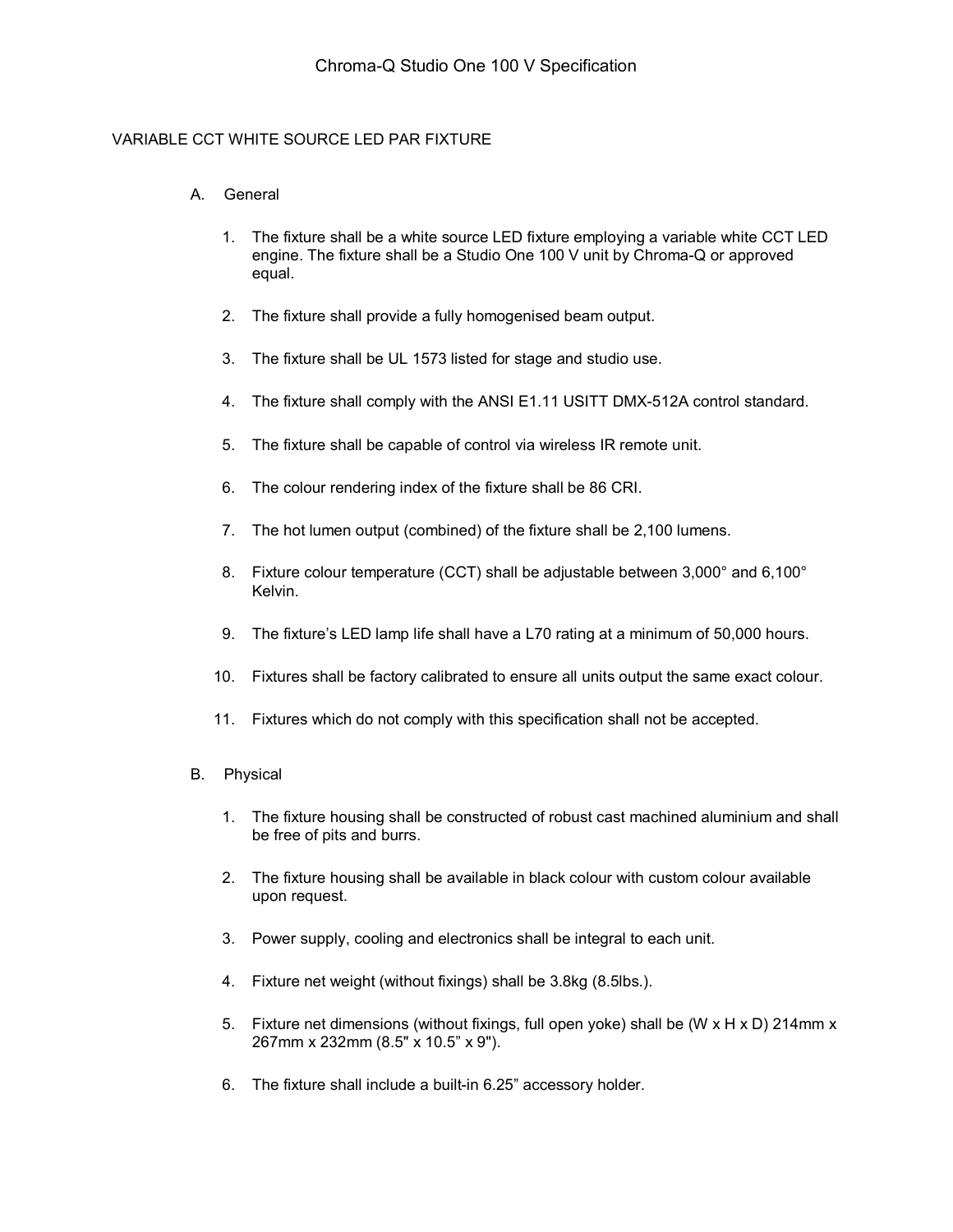- 7. The fixture shall include a built-in split yoke for mounting purposes.
- C. Agency Compliance and Environmental
	- 1. The fixture shall be UL Listed and shall be so labeled.
	- 2. The fixture Approvals shall include the following: CISPR 15/EN55015& EN61547, FCC Part 15 Subpart B:2012 / ICES-003:2012, CSA C22.2, UL 1573, IEC 60598
	- 3. The IP rating of the fixture shall be IP20 for dry location use.
- D. Thermal
	- 1. The fixture shall be cooled via natural convention without the aid of fans.
	- 2. The fixture shall operate in an ambient temperature range of  $0^{\circ}C$  (32°F) minimum, to 40° C (104°F) maximum ambient temperature.
	- 3. The fixture shall provide automatic protection to reduce the output when the internal temperature reaches the maximum limit due to extreme ambient temperature conditions.
- E. Electrical
	- 1. The fixture shall be equipped with an internal power supply.
	- 2. The power input rating of the fixture shall be 100V to 240V 50/60 Hz 125VA.
	- 3. The fixture's power supply shall have a power factor of 0.5.
	- 4. The fixture's maximum power consumption shall not exceed 60W @ 120V AC; 61W @ 240V AC.
	- 5. The fixture's stand-by power consumption shall be 3.5W @ 120V AC; 5.6W @ 240V AC.
	- 6. The inrush current of the fixture shall be 15A @ 120V AC; 36A @ 240V AC.
	- 7. Fixture In/Out power shall be via Neutrik powerCON TRUE1 connectors.
	- 8. The fixture requires power from a constant non-dim power source.
- F. Optical
	- 1. The fixture's fully homogenised output shall provide a smooth, uniform and defined beam.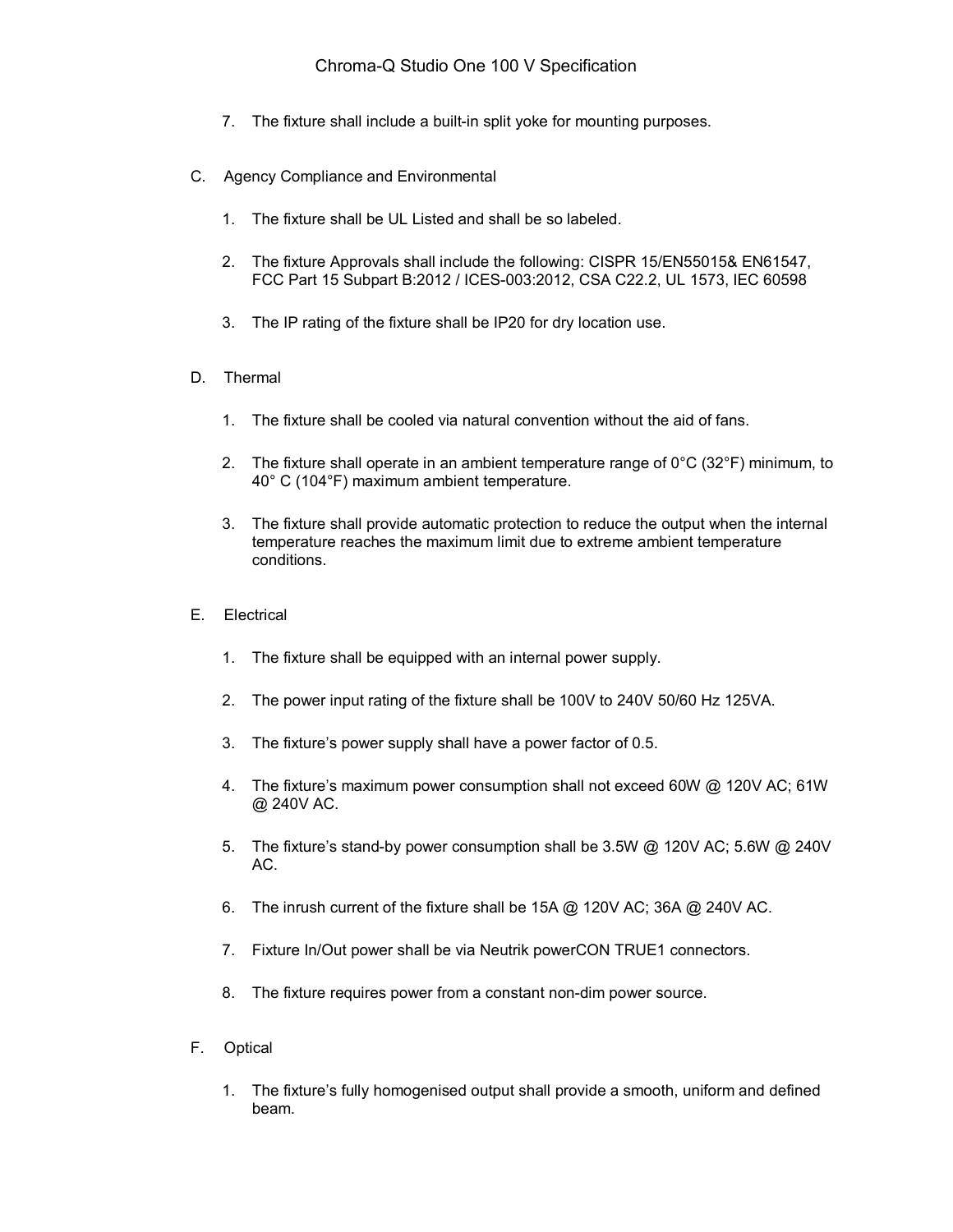- 2. The fixture beam angle shall be 18°.
- G. Light Emitting Diodes
	- 1. The fixture shall be equipped with one LED Engine.
	- 2. The fixture LED Engine shall utilize a combination of warm white and cold white LEDs.
	- 3. All LEDs used in the fixture shall be of high brightness and proven quality from reputable LED manufacturers.
	- 4. LED systems manufacturers shall utilize an advanced production LED binning process to maintain LED color consistency.
	- 5. LEDs shall be rated for a 50,000-hour LED life to 70% intensity (L70).
- H. Dimming
	- 1. The LED system shall be digitally driven using high-speed pulse width modulation (PWM).
	- 2. The fixture shall offer 4 LED scan rate (PWM) frequency modes for compatibility with video broadcast equipment in order to avoid a flickering effect
	- 3. The dimming curve shall be of theatrical grade for smooth dimming over longer timed fades and at low intensities.
- I. Control and User Interface
	- 1. The fixture shall be equipped with two 5-Pin XLR connectors (In and Out) for data control via DMX512-A protocol.
	- 2. The fixture shall be capable of standalone operation:
		- a. The fixture shall be assignable as either a master or slave standalone unit.
		- b. Slave designated fixtures can be linked together via DMX cables and controlled from designated master fixture.
	- 3. The fixture shall be capable of control in standalone operation via a wireless IR remote control unit. IR remote control options shall include:
		- a. Fixture power on and power off.
		- b. Fade in and out.